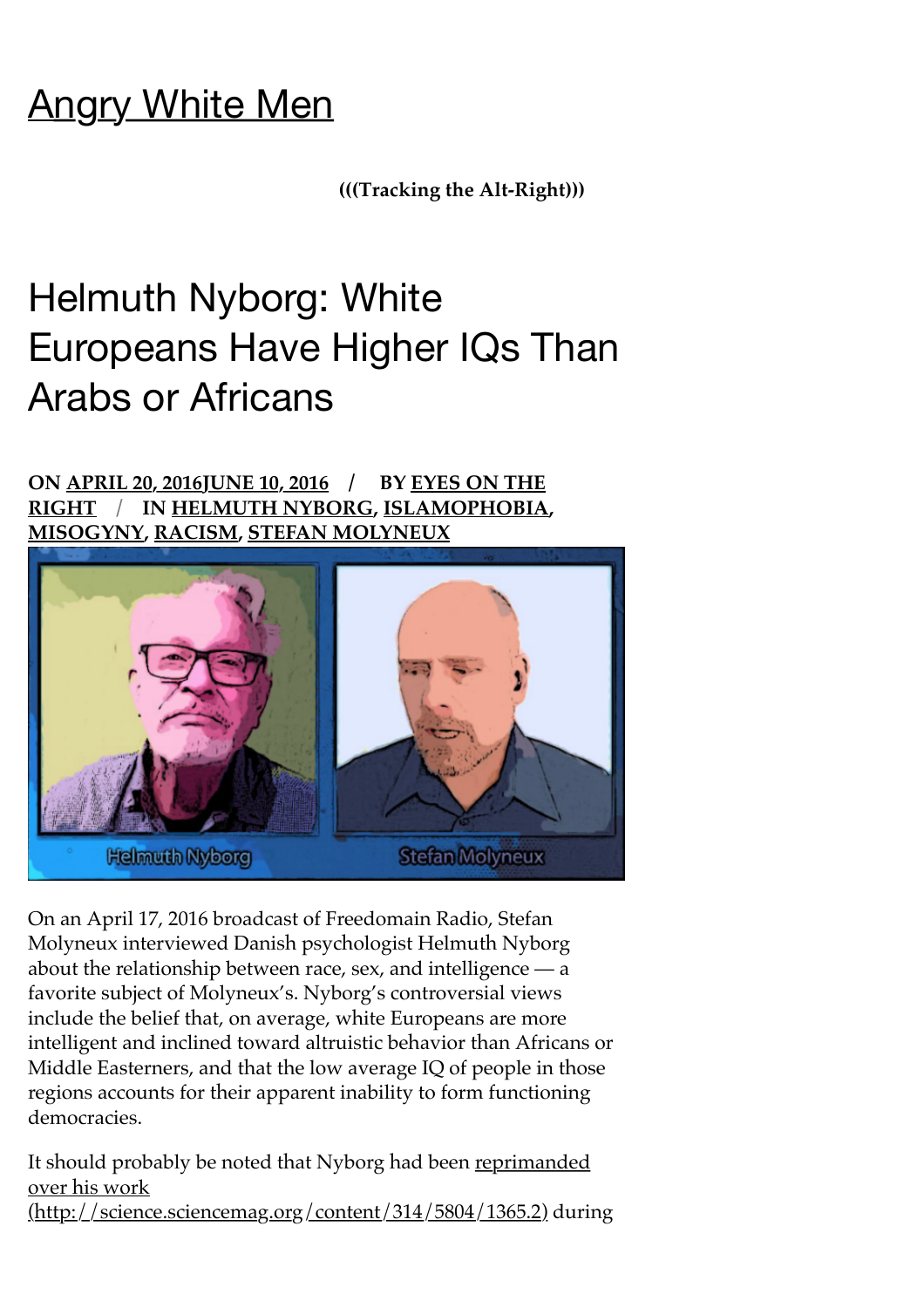his time at the University of Aarhus, accused of plagiarism (a charge that was overturned last month) by the Danish Council for [Scientific Misconduct in 2013, and spoke at a 2011 conference](https://www.splcenter.org/fighting-hate/intelligence-report/2011/blotter-1) (https://www.splcenter.org/fighting-hate/intelligencereport/2011/blotter-1) hosted by the far-right Danish Society for [Historical Research — alongside the likes of Kevin MacDonald](https://www.splcenter.org/fighting-hate/extremist-files/individual/kevin-macdonald) (https://www.splcenter.org/fighting-hate/extremistfiles/individual/kevin-macdonald) and David Duke [\(https://www.splcenter.org/fighting-hate/extremist](https://www.splcenter.org/fighting-hate/extremist-files/individual/david-duke)files/individual/david-duke).

Nyborg condemned as misguided attempts by Western nations to improve the quality of life in Third World countries. Of the disastrous effort by the U.S. to foist democracy upon Iraqi citizens, Nyborg said "you cannot introduce democracy into a country with an average IQ below 90."



Molyneux steered the conversation toward the subject of "IQ and fertility" — a subject that Nyborg has written about in he past. "There does seem to be, um, an inverse relationship between  $IQ$ and fertility," Molyneux said. "The higher the IQ the lower the fertility, and vice versa. And if it is the case that people from the Middle East who come from a lower IQ, maybe a standard deviation or so lower IQ than native Danes or native Europeans as a whole, if they're going to come into European societies and they're going to have higher fertility than Danes, it seems to me that there is an inevitable mathematical displacement that is going to occur, absent further intervention."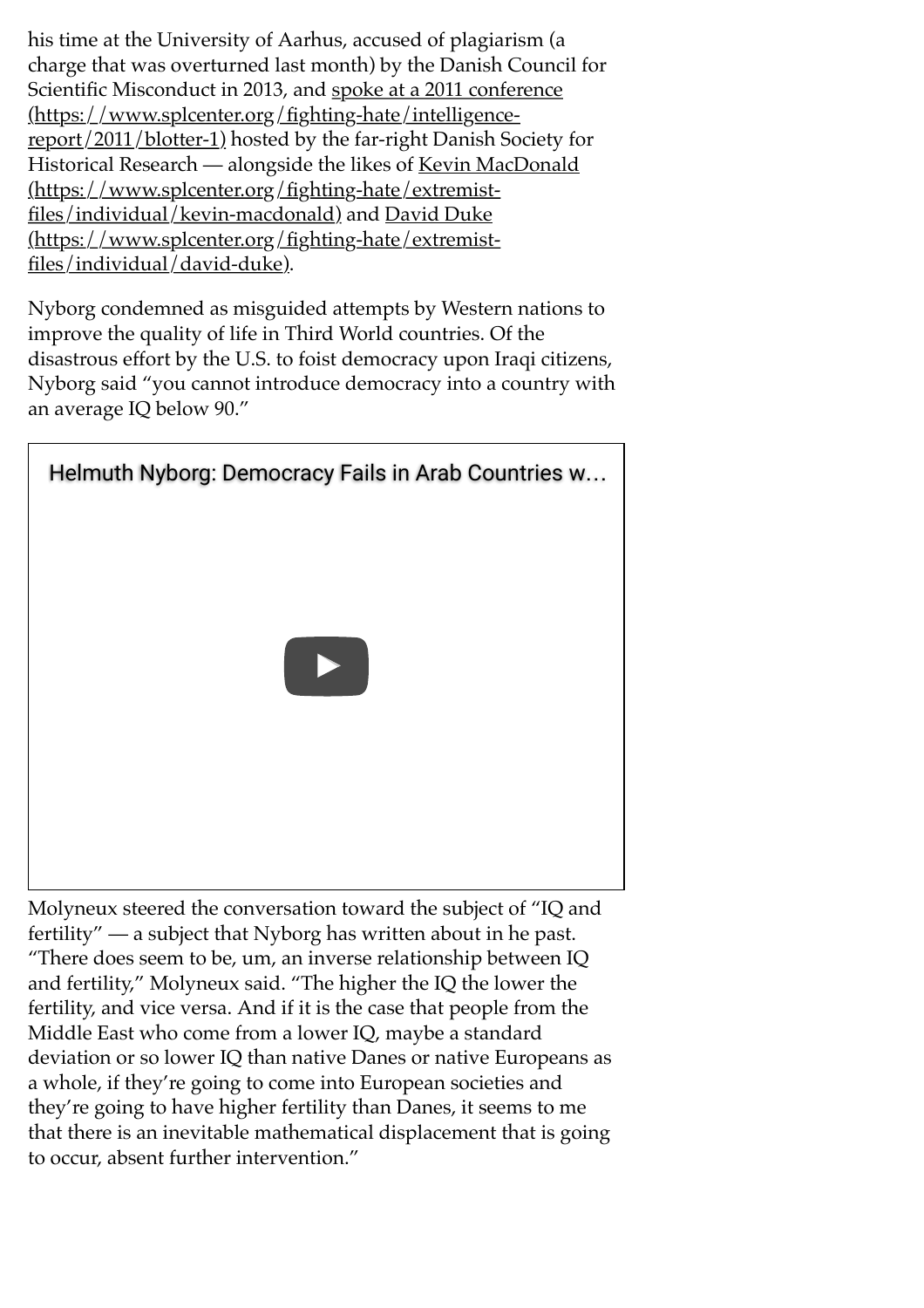Nyborg agreed, reminding Molyneux of a 2012 paper he wrote that predicted a decline in Danish IQs from 97.33 to 92 by the year 2075. "Of course, prognoses of that range are always risky business," he admitted, "but it means that IQ will go down by several points. It will reach in Denmark, around 2100, the limit of 90 — and that will be the point where democracy begins to falter in Denmark."



Nyborg pointed out that President Kennedy referred to the United States as a "nation of immigrants," but noted that those immigrants were "European immigrants" who brought their IQs "of 100 or so" with them.

"And now [the] United States has an influx of Mexicans with a slightly less IQ that will, arithmetically speaking, lower the American IQ. And that will harm their productivity," he added.